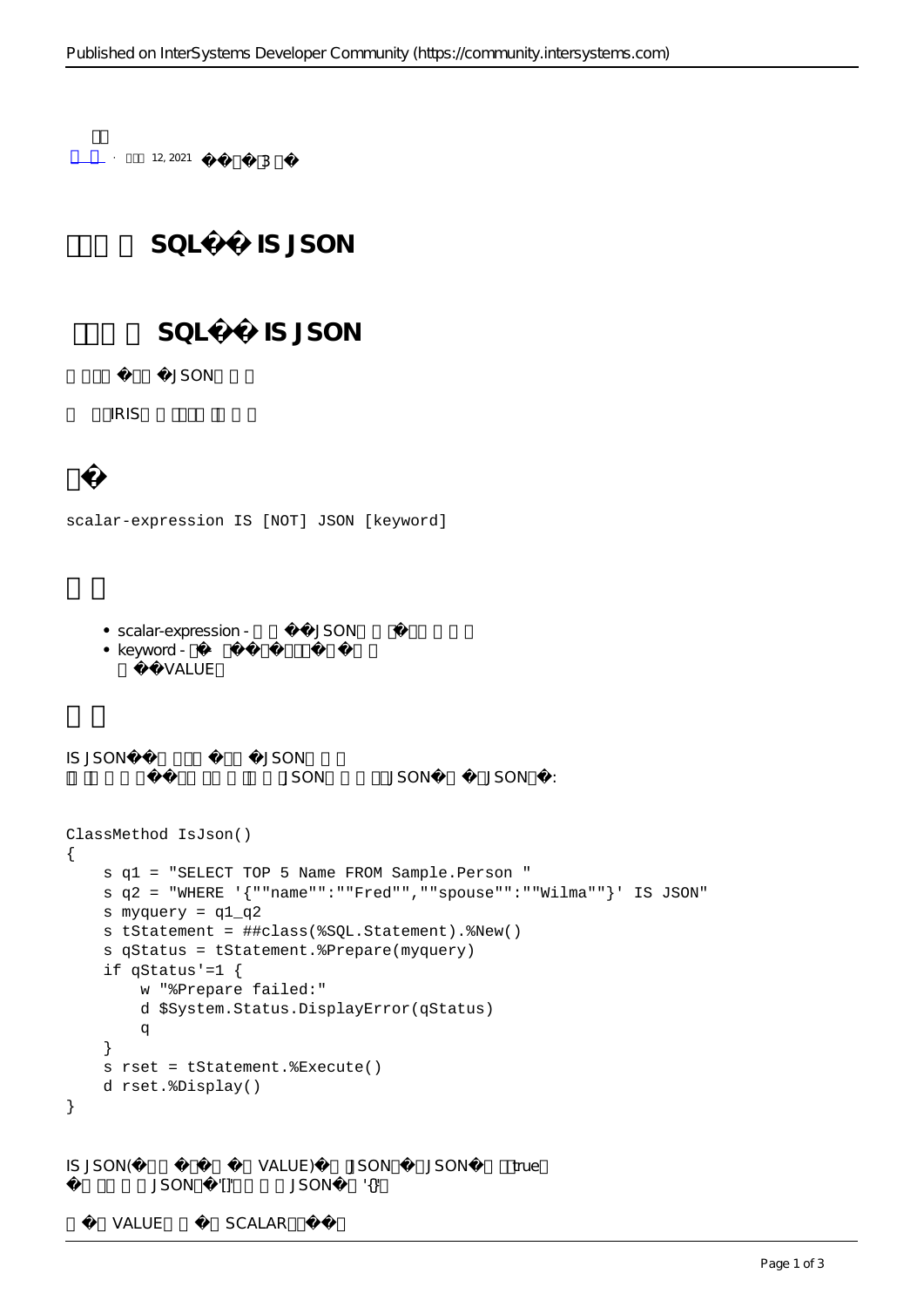```
JSON oref true
   JSON oref, IS JSON true
下面的例子说明了这一点:
ClassMethod IsJson1()
{
     s jarray=[1,2,3,5,8,13,21,34]
     w "JSON array: ",jarray,!
     s myquery = "SELECT TOP 5 Name FROM Sample.Person WHERE ? IS JSON ARRAY"
     s tStatement = ##class(%SQL.Statement).%New()
     s qStatus = tStatement.%Prepare(myquery)
     if qStatus'=1 {
         w "%Prepare failed:" 
         d $System.Status.DisplayError(qStatus) 
q
     }
     s rset = tStatement.%Execute(jarray)
     d rset.%Display()
}
ClassMethod IsJson2()
{
     s jarray=[1,2,3,5,8,13,21,34]
     w "JSON array: ",jarray,!
     s myquery = "SELECT TOP 5 Name FROM Sample.Person WHERE ? IS JSON OBJECT"
     s tStatement = ##class(%SQL.Statement).%New()
     s qStatus = tStatement.%Prepare(myquery)
    if qStatus'=1 \{ w "%Prepare failed:" 
         d $System.Status.DisplayError(qStatus) 
q
     }
     s rset = tStatement.%Execute(jarray)
     d rset.%Display()
}
ClassMethod IsJson3()
{
     s jobj={"name":"Fred","spouse":"Wilma"}
     w "JSON object: ",jobj,!
     s myquery = "SELECT TOP 5 Name FROM Sample.Person WHERE ? IS JSON OBJECT"
     s tStatement = ##class(%SQL.Statement).%New()
     s qStatus = tStatement.%Prepare(myquery)
     if qStatus'=1 {
         w "%Prepare failed:" 
         d $System.Status.DisplayError(qStatus) 
q
     }
     s rset = tStatement.%Execute(jobj)
     d rset.%Display()
}
IS NOT JSON WHERE
       is NOT NULL
```